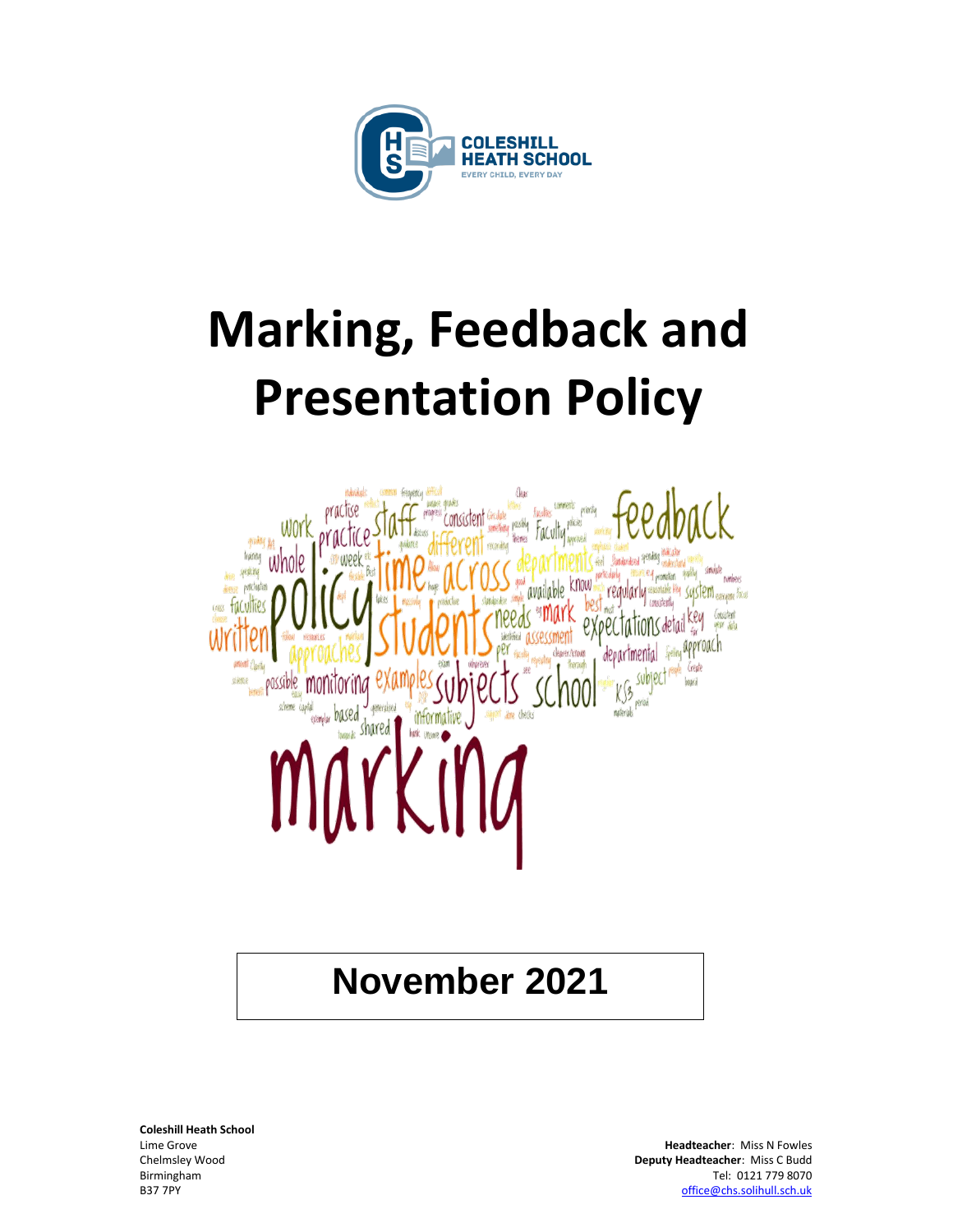### **COLESHILL HEATH SCHOOL**

### **Marking, Feedback and Presentation Policy**

*"The successes and failure of my students' learning is about what I do or don't do."*

### **Professor John Hattie Visible Learning, 2012**

#### **At Coleshill Heath**

We believe feedback and marking is one of the most crucial forms of assessment there is and one of the greatest factors of pupil progress, bridging the gap between current and future achievement. It enables us to make informed, quality judgements about our effectiveness as teachers, whilst making strategic decisions about the pupil's next steps. Most importantly, it provides timely opportunity to share these 'next steps' with the pupils and put them in the driving seat of their learning. Through a partnership of verbal learning conversations, quality teacher marking and self/peer marking, every child at Coleshill Heath School will receive daily, constructive feedback, personalised to their learning needs. Our feedback and marking will champion the successes and provide concise and constructive comments so that the children know what they need to do to improve and can use modelled strategies and prompts to do so.

#### **Our Principles**

Marking and feedback should:

- $\triangleright$  provide the children with the opportunity to reflect upon their learning and use this to become '*assessment capable learners',* either through self/ peer assessment or from the way in which they act upon provided comments and oral feedback
- ➢ be seen by children and adults as a *positive and powerful tool* for improving *learning and progress*
- $\triangleright$  be manageable for teachers to ensure that the learning conversation, in either oral or written form, is both *purposeful and of a high quality*
- $\triangleright$  relate to the learning objective, specifying what has been a strength and then relate directly to the success criteria to *'sign-post'* what they need to do to improve and *'how'* to do it
- $\triangleright$  involve all adults, including teaching assistants, who are working within the classroom
- ➢ give recognition and appropriate praise for achievement, stating *'why'* they have been successful
- ➢ give clear strategies for improvement: **reminder prompt, scaffold prompt, example prompt, model or scaffold**
- $\triangleright$  plan for dedicated improvement time where pupils respond to feedback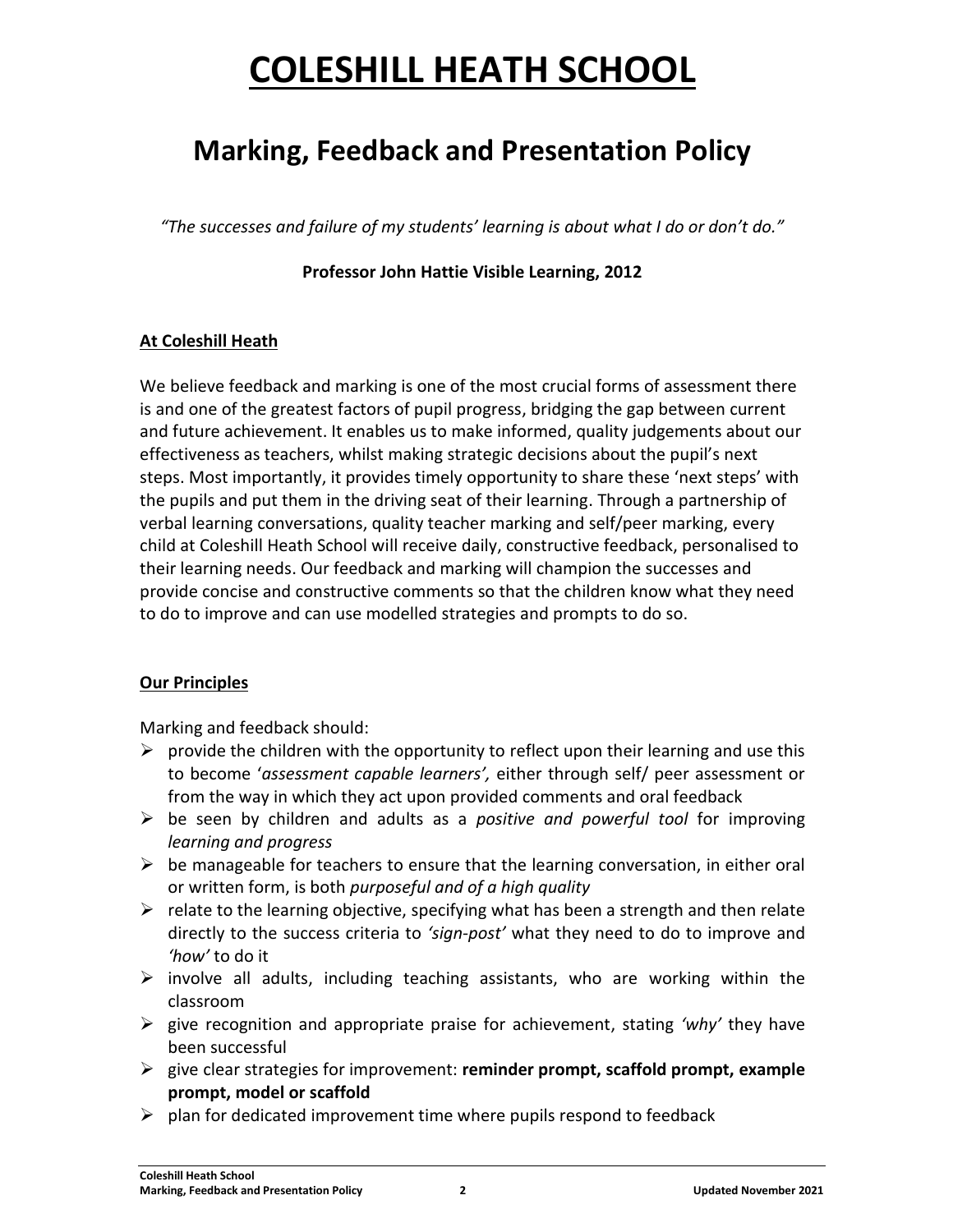- $\triangleright$  respond to individual learning needs, incorporating learning conversations, marking during the lesson, re-shaping learning as and when necessary or take place discreetly, after the lesson
- $\triangleright$  inform future planning and individual target setting so that each next lesson builds upon the progress of the previous one
- $\triangleright$  be highly accessible to children through: the consistent use of marking and presentation codes, blue and yellow highlighters and green pen.

#### **Consistent Practice and Procedures**

#### **Stationery**

- $\checkmark$  All marking is in green pen, as it clearly contrasts to the pupil's work.
- ✓ Pupils will peer assess using: a *purple pencil* in KS1 and a *purple pen* in KS2 signed with their initials.
- $\checkmark$  Colour-coded highlighting by the teacher and teaching assistant will be used to promote:
	- ✓ *clear, visual evidencing within work, which is related to the learning objective and the success criteria;*
	- ✓ *smarter time-management from teachers;*
	- ✓ *learning conversations within lessons and develop immediate feedback;*
	- ✓ *instant accessibility for pupils in receipt of the feedback and marking.*

**Brilliant Blue! Chance to Shine (yellow)!**

### **Coded Marking**

### *Making explicit… "Is this what I'm looking for in this piece of work?"*

✓ The *Marking and Presentation Codes (See Fig. 1)* will be used to clearly signpost both progress and presentation, making it easily identifiable with pupils.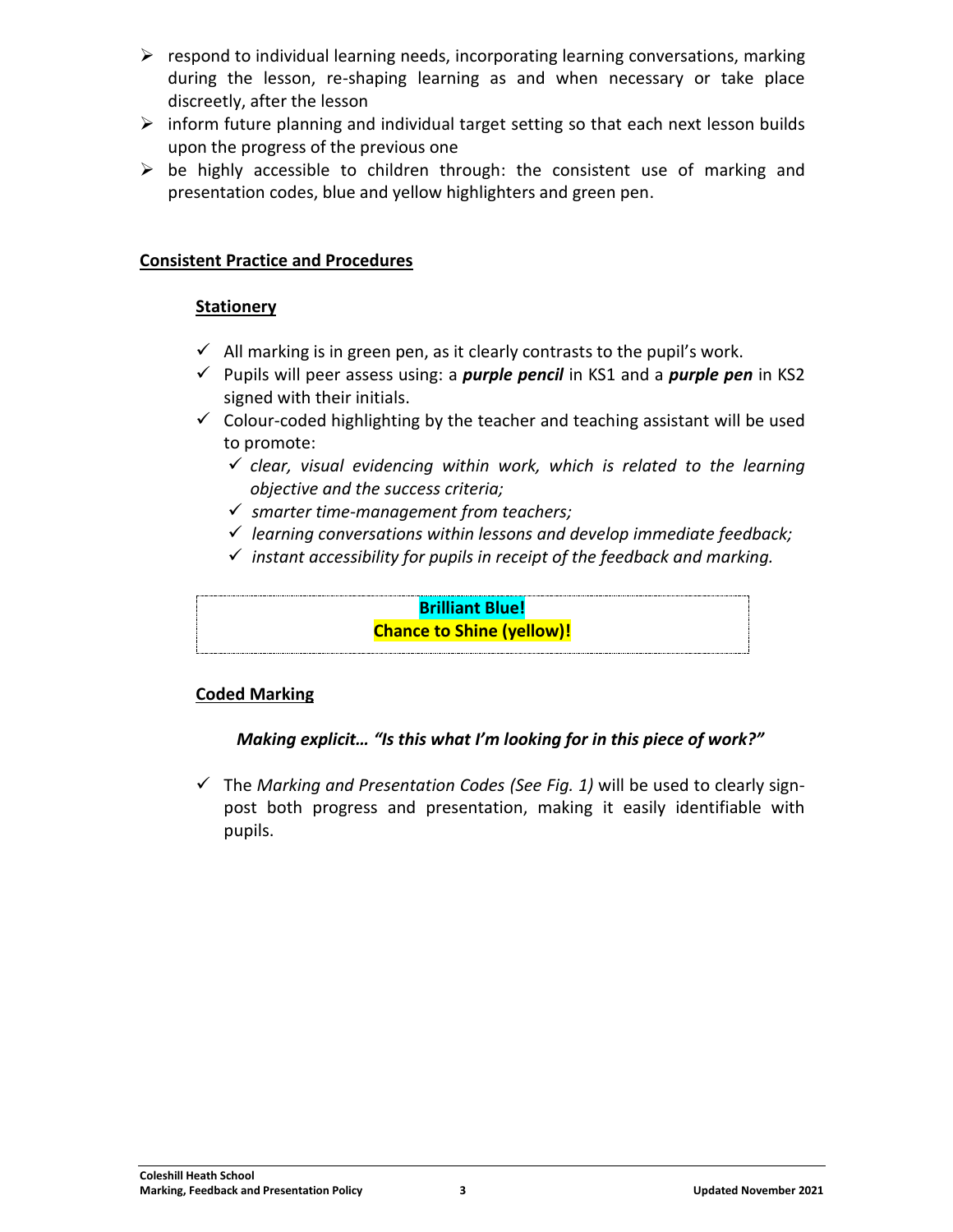#### **Spelling and Grammar**

Incorrect spellings may not always be corrected. Only:

- ✓ *topic-related technical vocabulary,*
- ✓ *high frequency words,*
- ✓ *RWI vocabulary or spelling patterns that the child is expected to know will be marked*.
- $\checkmark$  Incorrect spellings are identified by the teacher and correct spellings are modelled to the child. The child will then correct the spelling in their books three times.
- $\checkmark$  In years 5 and 6, an incorrect spelling which the child is expected to know will be identified by the teacher in the margin of the line using '*Sp'*. Pupils are expected to identify the spelling error and, with reasonable adjustments, make a correction using a purple pen.

Inaccurate use of grammar will be corrected and modelled to children.



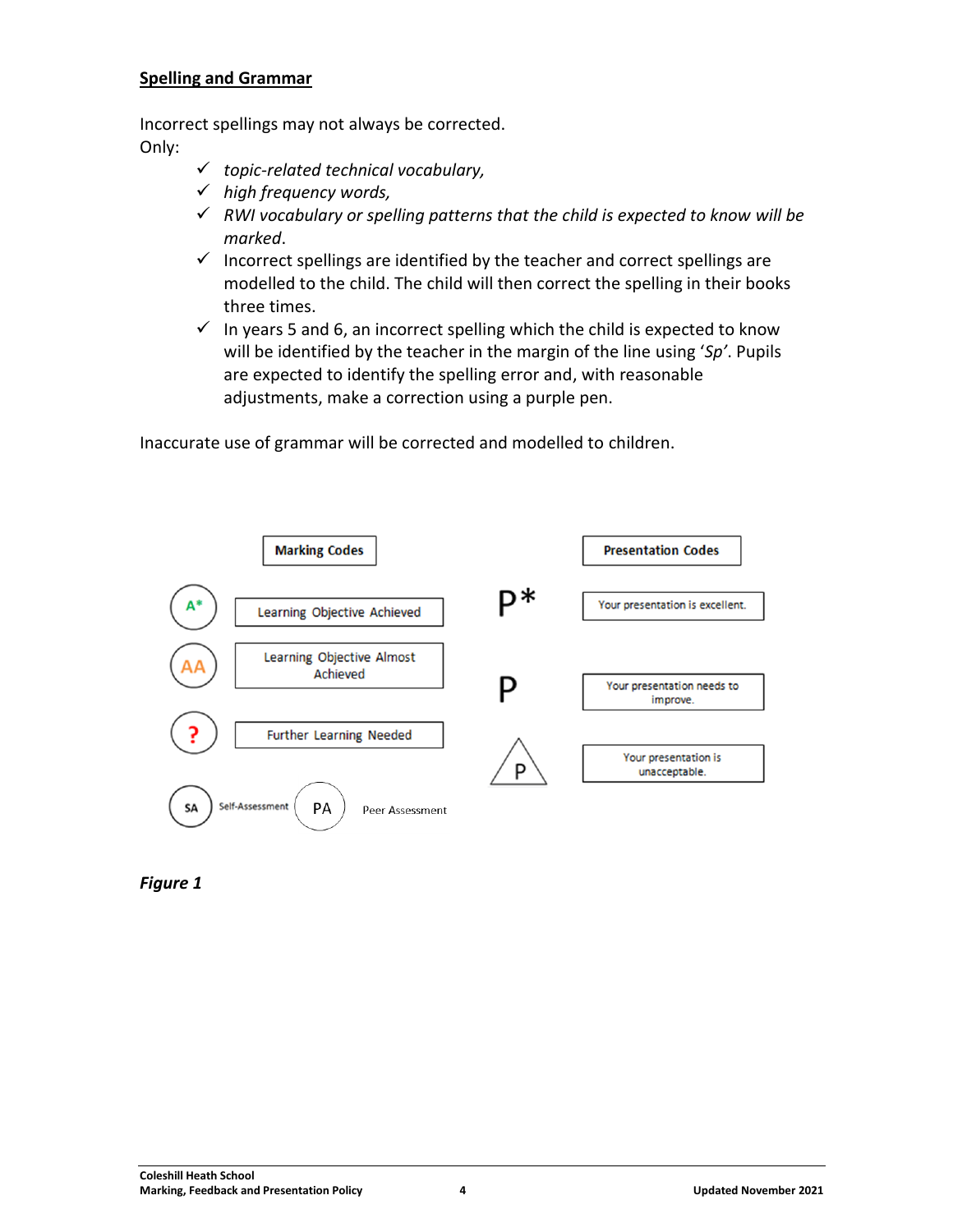#### **Frequency of Marking**

#### • **Maths and English**

To ensure that feedback and marking at Coleshill Heath School is of a consistently high quality and that children are *actively* involved in this process, a marking rotation will be followed. Teacher's professional judgement will be used to adjust the sequence, depending upon the individual needs of the learners and the nature of the planned learning activities.

The rotation will involve the following three main marking components:

#### **1. Acknowledgement marking (including verbal feedback)**

**Focus:** To ensure that all work and achievements are acknowledged through the use of:

- whole-school marking code
- presentation code
- brilliant blue linked to Learning Objective
- chance to shine linked to Learning Objective
- verbal feedback within the lesson identified with the verbal feedback letters (VF).

#### **Verbal Feedback**

- ➢ Coleshill Heath School recognises the importance of children receiving regular verbal feedback. The adult will initially talk to the pupil about whether they are on track/have achieved the learning objective and then question the pupil about a specific part of their work. This may be to correct a pupil's understanding or to extend the pupil's knowledge. The work will then be initialled 'VF' as illustrated in the marking guidelines.
- $\triangleright$  Pupils of all ages need verbal feedback but this is particularly important in the Early Years and KS1 where pupils may be unable to read a written comment.
- $\triangleright$  In EYFS, the teachers focus on giving verbal feedback to the pupil but there will be opportunities to write a comment with the pupil. Staff will also annotate the work as part of the process of gathering information for the EYFS. This can carry on into KS1 in some instances in that it is expected that pupils will often have work marked with them rather than away from them. Teachers will use the 'VF' for verbal feedback symbol and will use opportunities to record elements of the learning conversation.
- ➢ **Ownership**: Teacher and Teaching Assistant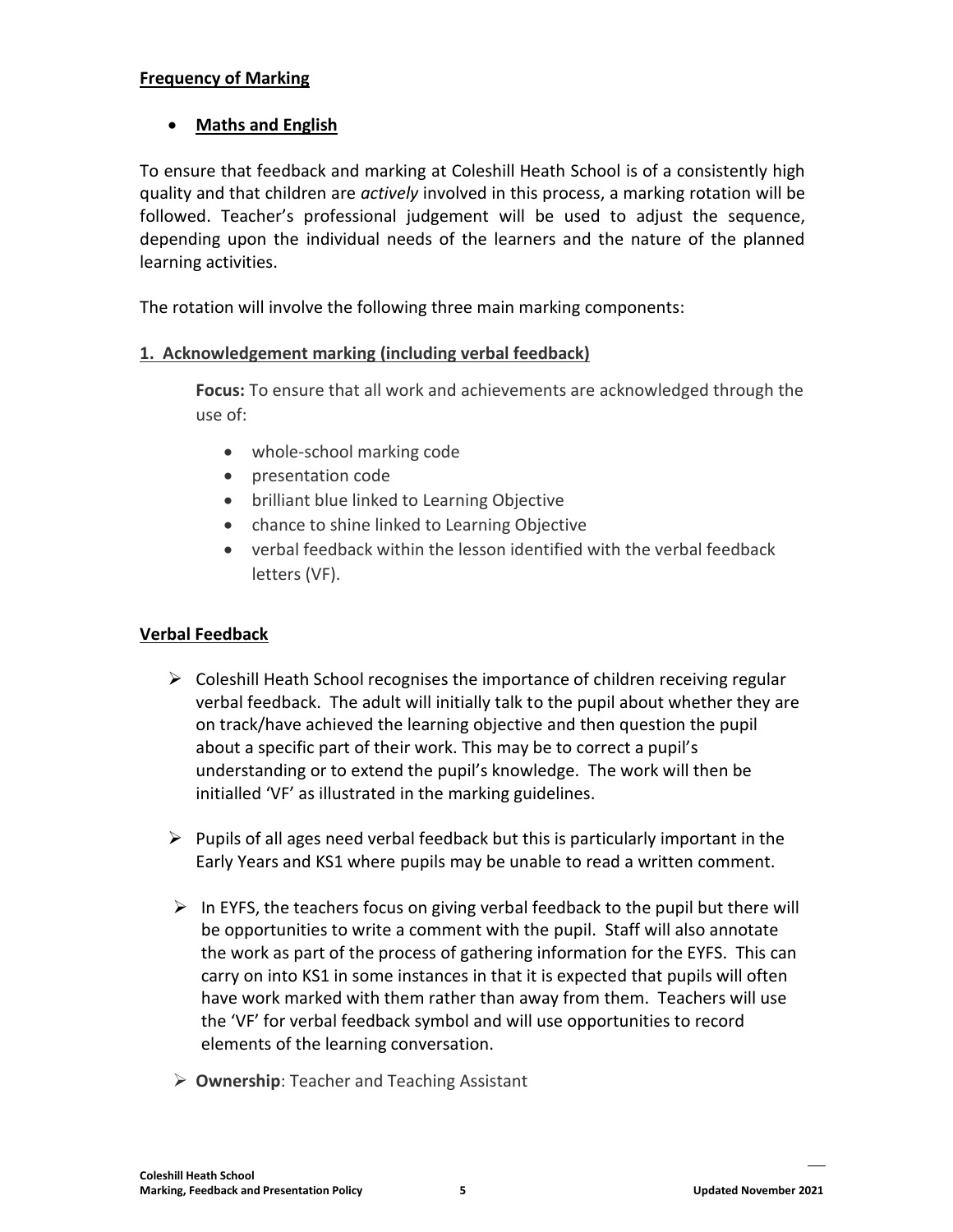#### **2. Quality teacher marking: Rich formative assessment to 'close the gap' or extend**

**Focus:** To clearly indicate what has been successful about a piece of work/ learning activity and *why* this is good. It will also indicate what is not so good and how the work could be *improved,* in the form of next steps. Effective formative feedback will affect what both the children and the teacher do next.

#### **This will be achieved through:**

- one positive comment relating specifically to the Learning Objective
- one 'close the gap' or extension prompt relating to the lesson's Learning Objective or future learning.

#### **Closing the Gap**

- $\triangleright$  Sections of work highlighted yellow provide the children with a chance to shine – to improve their work, closing the gap between what they have done, and what they need to do.
- ➢ **Ownership**: Teacher

**Each week, children should have at least one piece of work in Maths and English, quality marked.** Quality marking will refer to a strength highlighted with Brilliant Blue and one next step highlighted with Chance to Shine yellow and will be laid-out in the following format (Fig. 2).

"Strength" - positive comment which relates directly to the learning objective or a positive comment which relates learning style and **RECIPE**.

"Next Step/Chance to Shine" one area where the Learning Objective was not achieved or a suggestion/extension/challenge question to encourage further thinking.

The strengths and next steps should relate to the Learning Objective for the piece of work given.

#### *Figure 2*

|    | Useful 'Closing the Gap' comments are: |                                               |
|----|----------------------------------------|-----------------------------------------------|
|    | $\triangleright$ A reminder prompt:    | Remember to start a new line for<br>dialogue. |
| ⊁. | A question prompt:                     | How do you think the dog felt?                |
|    | $\triangleright$ A scaffold prompt:    | The monster was so angry that                 |
| ⊁  | A model / example:                     | "Look," said Mum, "She's here!"               |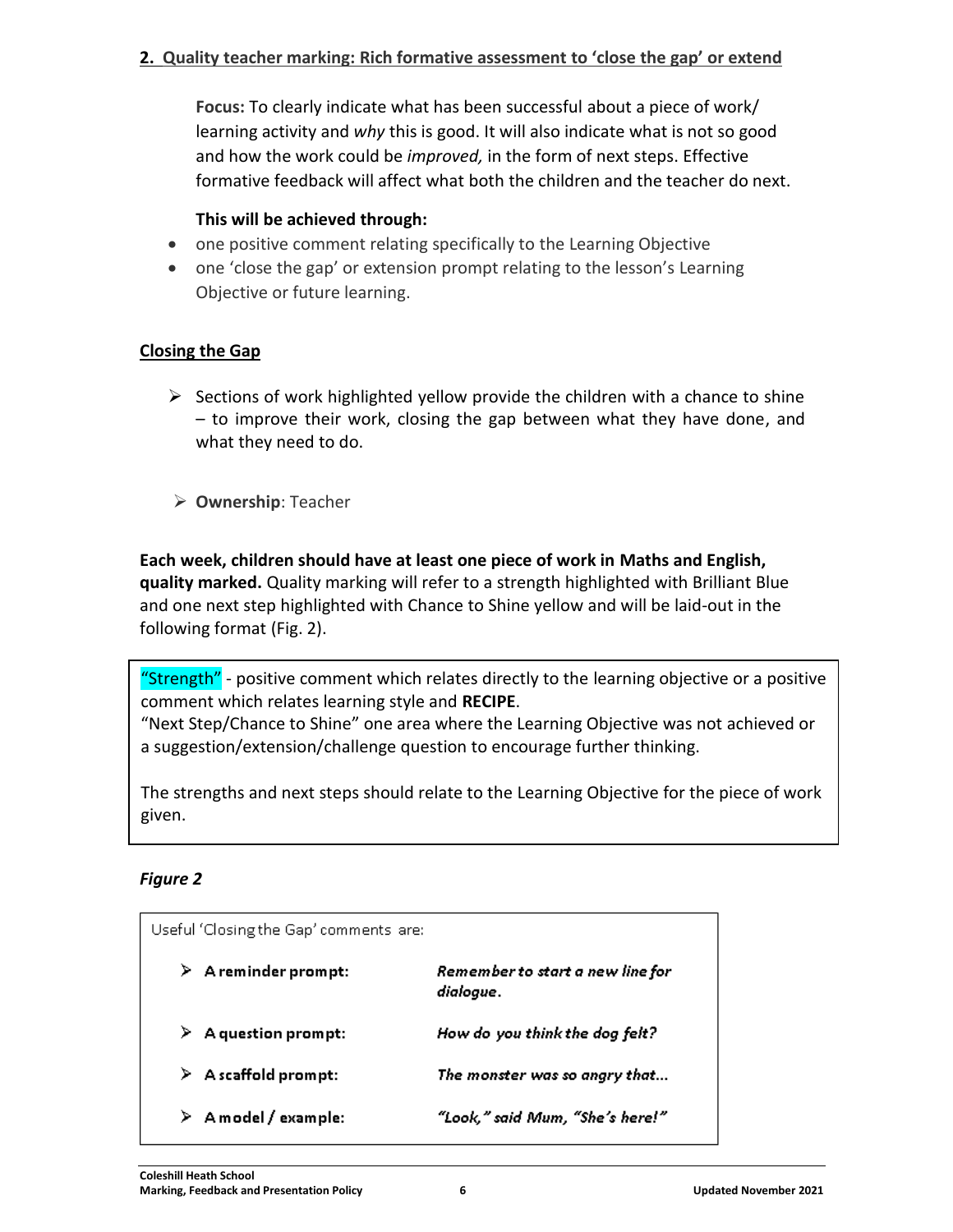- $\triangleright$  Children will be given dedicated time at the start of the following lesson to respond to feedback.
- $\triangleright$  All next step prompts must be addressed before the new learning takes place.

#### **3. Self-assessment by students:**

**Focus**: To develop *assessment capable learners* through their ownership of the steps within the lesson and the subsequent teacher *WAGOLL*.

- ➢ **Self-evaluation:**
- Use plenaries or mini-plenaries to give pupils the opportunity to see if they have achieved the Learning Objective at their appropriate level.
- Older pupils (mainly KS2) may self-evaluate by underlining specific parts of their work, using coloured pencil crayons.

#### ➢ **Friend Marking (KS1) and Peer Marking (KS2):**

- Pupils need to be trained to do this through modelling.
- Classes need to agree and adhere to ground rules.
- Pupils should be provided with clear information about what it is they are looking for in their peer's work. This could be provided as a checklist or an example modelled by the teacher to the children.

#### ➢ **Shared marking:**

• Teachers can use a piece of work from a pupil of another class or a 'model' created by the teacher themselves to mark as a class, using the *visualiser*. This enables the teacher to model the marking process and make teaching points explicit. This strategy will need to be used to introduce the marking policy to the children and allow them to give quality feedback to their peers.

#### **This will be achieved through**:

- self-assessment prompts related to the learning objective
- friend assessment (KS1) and peer-assessment prompts (KS2)
- $\checkmark$  Where appropriate, children should initial marking to show they have read it and are involved in moving their learning forward.
- ➢ **Ownership**: Quality assured by Teacher and Teaching Assistant using their initials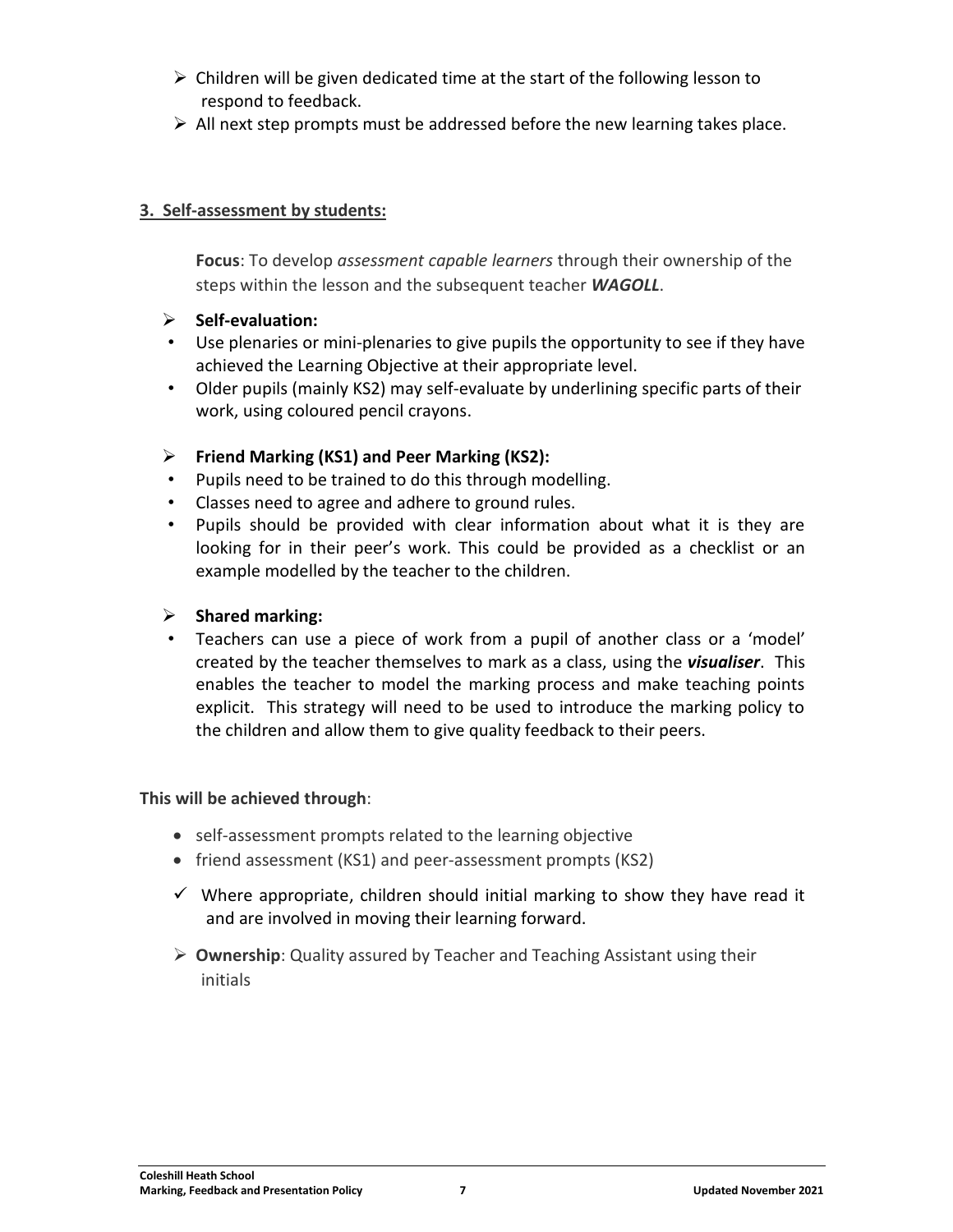#### **Foundation Subjects**

- $\triangleright$  All foundation subjects will be marked using the marking rotation of: *acknowledgement marking, quality teacher marking and self-assessment by pupils*, depending upon the nature of the learning activity and the pupil's individual ability to access the planned future learning.
- ➢ Within each curriculum topic, children will have at least *three* pieces of work that has been quality teacher marked. In particular, this will be for pieces, which link directly to a *cross curricular English or Maths focus* or a piece of work, which demonstrates an aspect of key learning from the *topic's curriculum objectives*.
- ➢ After a sequence of lessons in History and Geography, pupils write assessed sentences and paragraphs to demonstrate their understanding of key knowledge. Teachers will give verbal or written feedback on these written outcomes to individuals and/or the whole class to ensure key knowledge has been learnt and understood by pupils.
- $\triangleright$  In general, learning outcomes across the wider curriculum will be marked to the learning objective. However, it is good practice to give regard to basic skills in some pieces, to ensure skills are being transferred across the curriculum.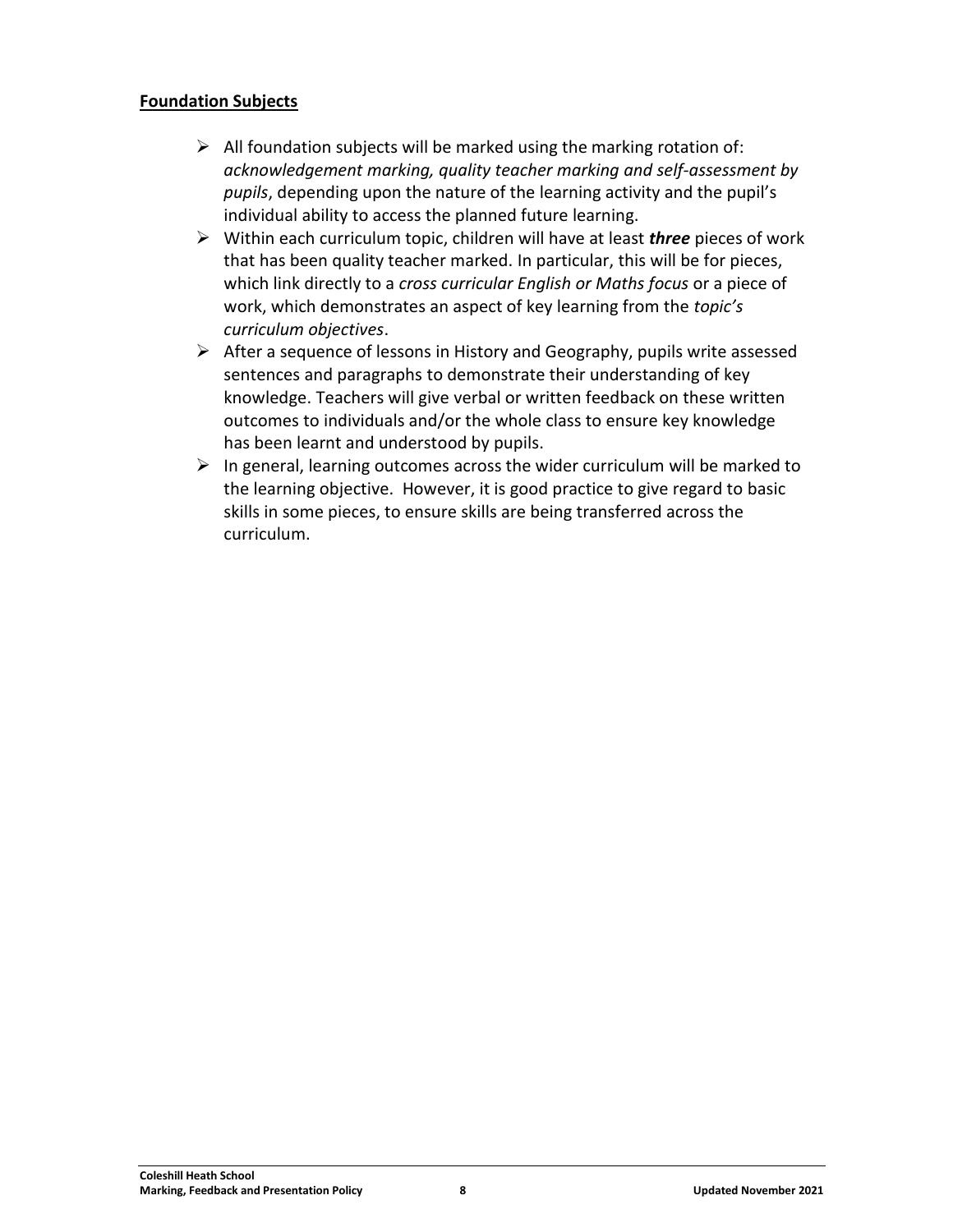

| <b>Policy Name:</b>               | <b>Marking, Feedback and Presentation</b> |
|-----------------------------------|-------------------------------------------|
| Staff Responsible:                | Leadership Team                           |
| Governor Responsible:             | <b>Full Board</b>                         |
| Date for Review:                  | November 2024                             |
| Signed Headteacher:               | Miss N Fowles                             |
| <b>Signed Chair of Governors:</b> | Mrs M Fitter                              |
| Date Ratified:                    | Full Board 6 <sup>th</sup> December 2021  |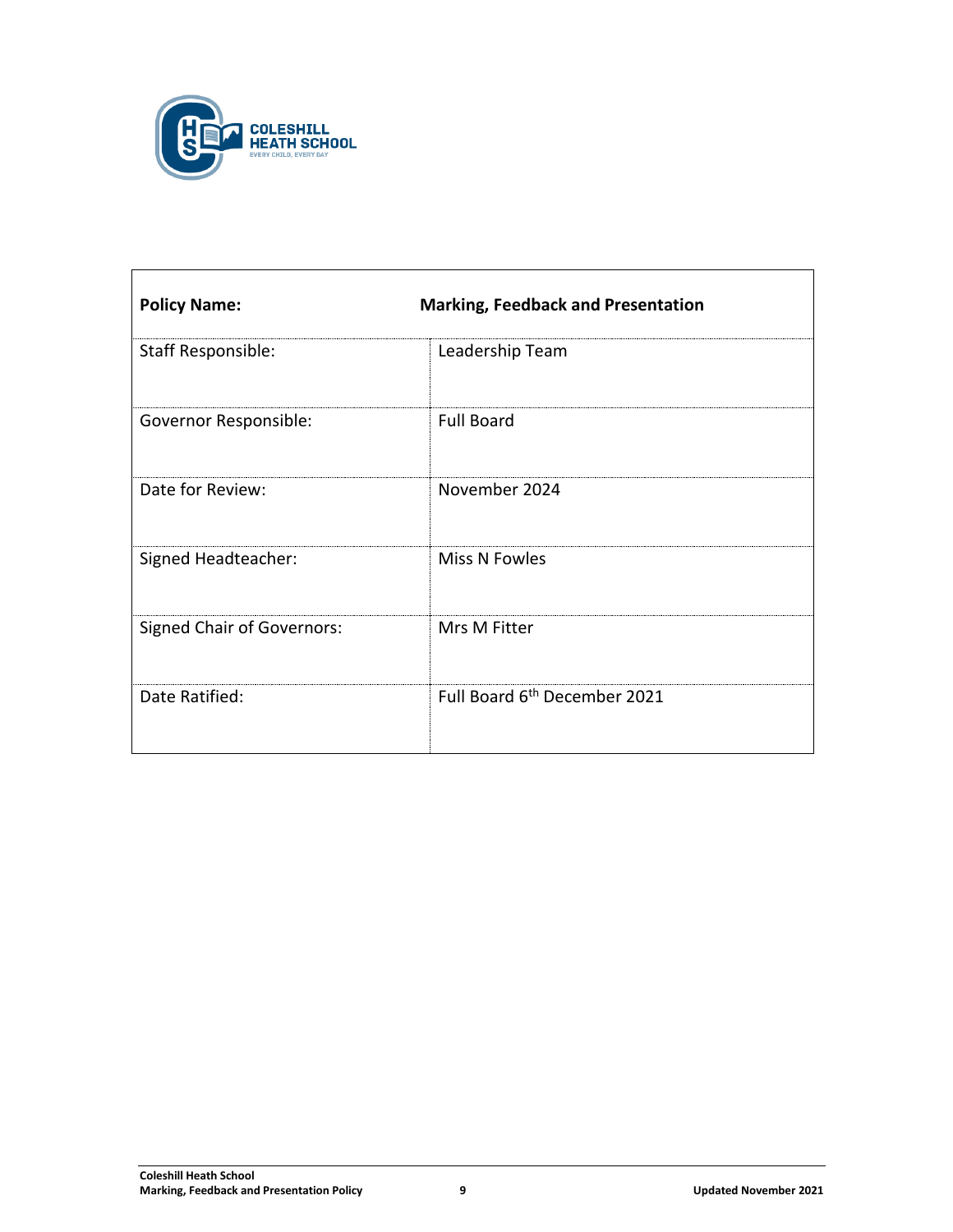## **Appendix**

### **Coleshill Heath Marking Codes**

### "We are what we repeatedly do. Excellence, then, is not an act but a habit." **Aristotle**



Learning Objective Achieved: Clear understanding demonstrated either orally, in written format or both.

Look for your 'Chance to Shine'



Learning Objective Almost Achieved: Some understanding demonstrated but there are also misconceptions/mistakes, which need further development.

└ Look for your 'Chance to Shine'



Further Learning Needed: Some understanding demonstrated but there are also misconceptions/ mistakes, which need further development.

√ Look for your 'Chance to Shine'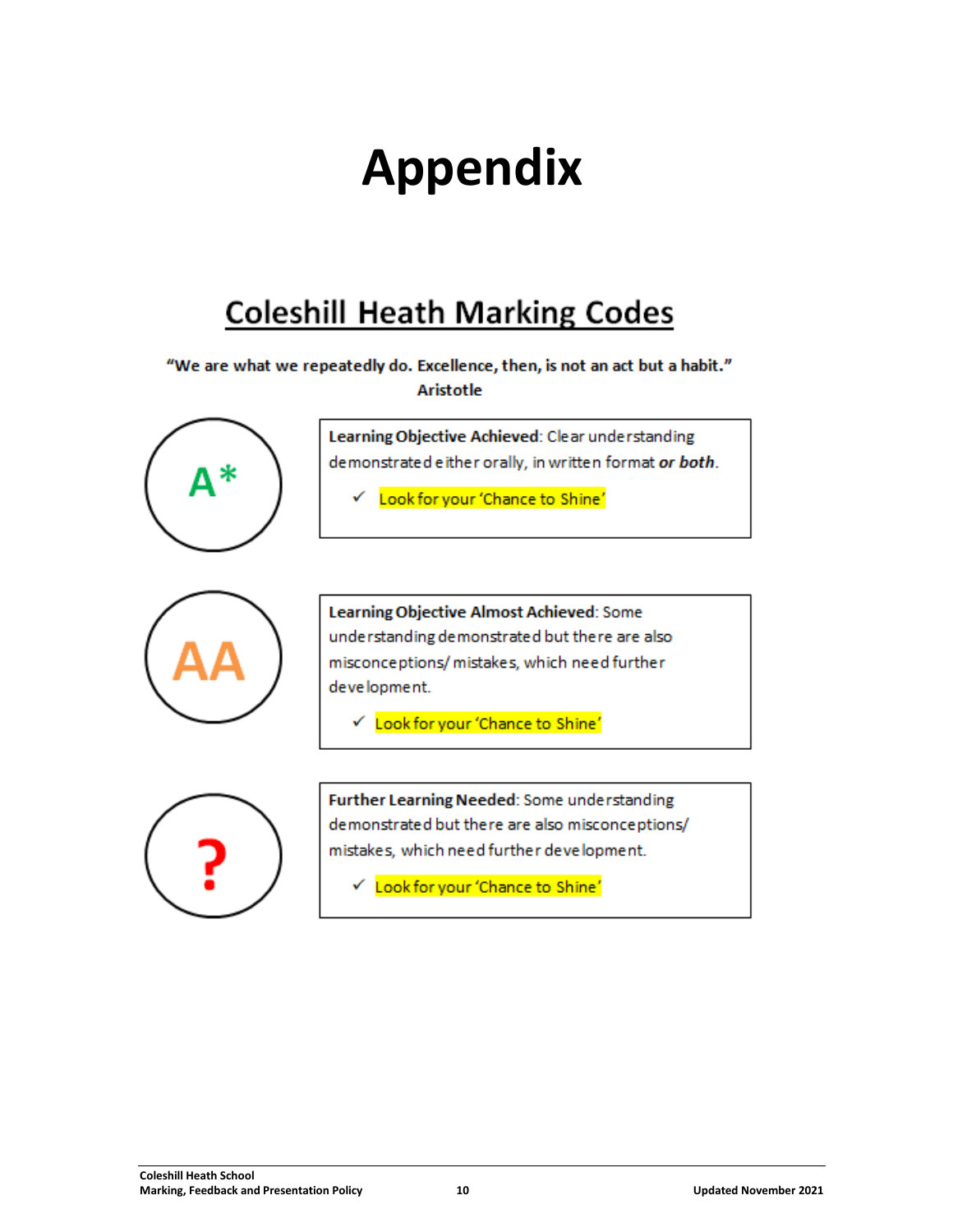## **Coleshill Heath Presentation Code**

### Your presentation is excellent.

- $\checkmark$  Handwriting is consistent in form and size.
- Dates and LOs are underlined.
- $\checkmark$  Margins are neatly drawn with a ruler.
- $\checkmark$  The work is neat and organised.
- $\checkmark$  If mistakes have occurred, they are crossed through with a single, neat pencil line.
- $\checkmark$  Any activities are glued in neatly and the correct way up.
- $\checkmark$  A high level of pride is clear within the work.

### Your presentation needs to improve.

- $\checkmark$  The level of pride is inconsistent and could be better.
- $\checkmark$  Handwriting, organisation and the layout of work is inconsistent.
- $\checkmark$  There is a lack of care when gluing work in.



### Your presentation is unacceptable.

- $\checkmark$  There is a clear lack of pride in the layout and organisation of the work.
- $\checkmark$  The piece of work needs to be re-done on the next page.